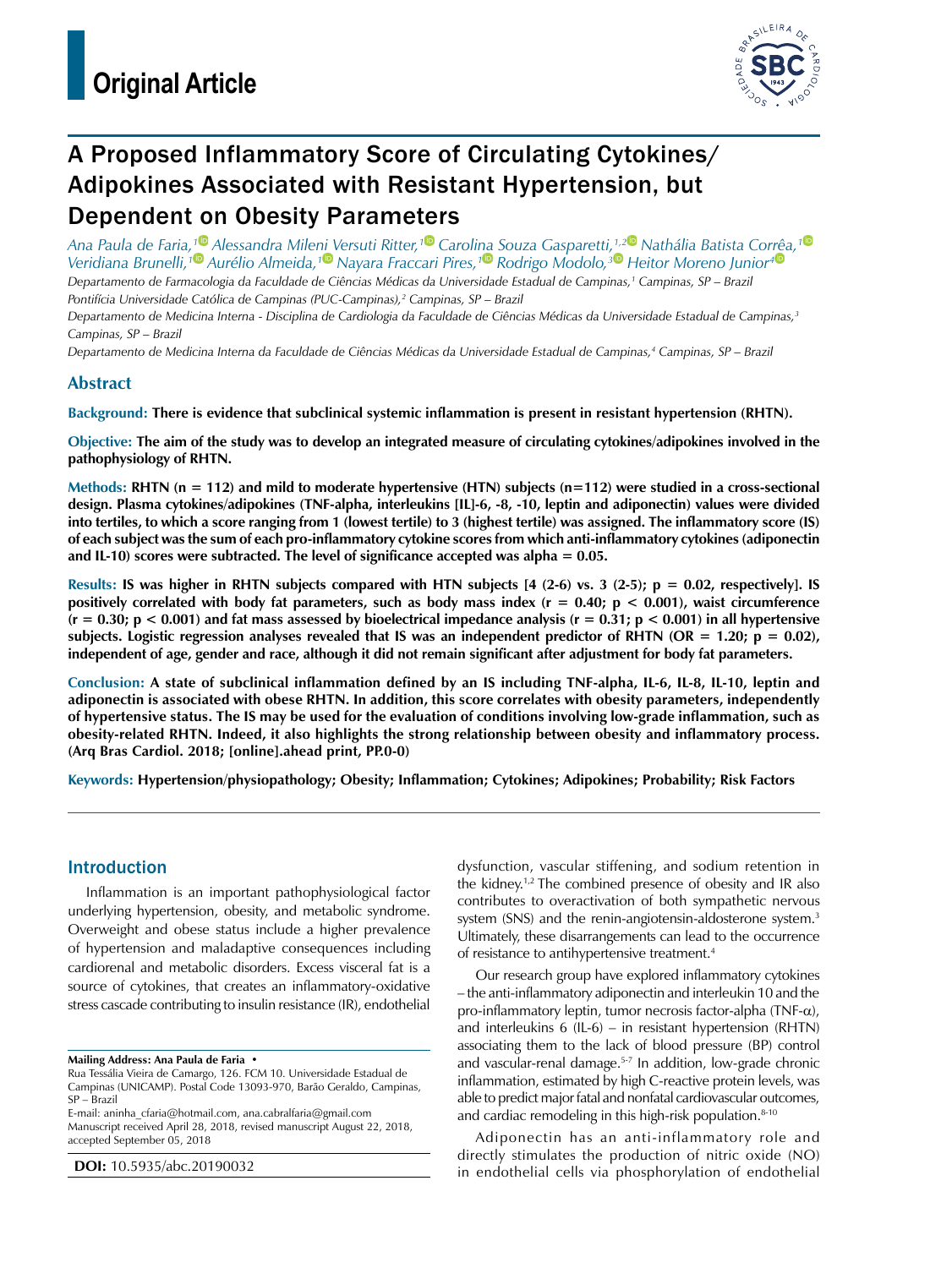NO synthase.<sup>10</sup> It down regulates TNF- $\alpha$  production from macrophage by inhibiting nuclear transcription factor NF-kappa B.11,12 On the other hand, IL-6 inhibits adiponectin expression and secretion in 3T3-L1 adipocytes *in vitro*. 13 Additionally TNF-α increases the secretion of leptin,<sup>14</sup> which in turn stimulates the SNS.<sup>15</sup> Since cytokines and adipokines have interconnected roles, we aimed with this study (1) to develop an integrated measure of several circulating cytokines/adipokines among subjects with RHTN and mild to moderate hypertension (HTN), and (2) to assess the potential impact of this inflammatory score (IS) on resistance to antihypertensive treatment.

### Population and methods

A convenience sample of 112 subjects diagnosed with RHTN attending the Specialized Outpatient Clinic in RHTN of the University of Campinas (UNICAMP, Campinas, Brazil) and 112HTN attending the Hypertension Clinic of Valinhos (Valinhos, Brazil) were consecutively enrolled in this cross-sectional study. RHTN was defined according to American Heart Association Statement as either (1) the subjects whose BP levels remain above goal  $(\geq 140/90 \text{ mmHg})$  despite concurrent use of three or more antihypertensive drugs of different classes, or (2) those with controlled BP levels using four or more antihypertensive medication. Ideally, one of the agents should be a diuretic, and all agents should be prescribed at optimal doses.16 Patients with controlled BP using three or less antihypertensive drugs, or not yet controlled using two or less of these medications were classified as having HTN (grade 1 and grade 2 hypertension).17

A 6-month period follow-up for screening and exclusion of secondary causes of hypertension was performed to guarantee a precise diagnosis for HTN and "true" RHTN. The exclusion criteria were compounded with renal artery stenosis, coarctation of the aorta, pheochromocytoma, primary hyperaldosteronism (aldosterone to renin ratio  $> 20$  ng.dL<sup>-1</sup> per ng.mL<sup>-1</sup>.h<sup>-1</sup>), Cushing syndrome, obstructive sleep apnea-hypopnea syndrome (patients with previous polysomnographic diagnosis, or classified as high risk by the Berlin questionnaire). This period also included pill count to exclude the lack of BP control due to poor medication adherence,<sup>18</sup> and ambulatory BP monitoring (ABPM) to exclude white coat hypertension. We also excluded patients with symptomatic ischemic heart disease, impaired renal function, chronic kidney disease (creatinine clearance  $<$  30 mL/min/1.73m<sup>2</sup>) and liver disease (medical history, and platelet and transaminase levels). Inclusion criterion was age over 18 years old.

#### Blood pressure measurements

Office systolic BP (SBP) and diastolic BP (DBP) were assessed by a trained health professional according to the European Society of Hypertension guidelines for the management of arterial hypertension.17 We used a validated digital sphygmomanometer (HEM-907XL, OMRON Healthcare Inc., Bannockburn, IL, USA). Ambulatory BP measurement was performed using an automatic oscillometric monitor (Spacelabs90207, SpacelabsInc, Redmon, WA, USA). Patients were instructed to maintain normal daily activities and record their 24-hour activities in a personal diary.

#### Body composition

The body composition was determined by the Bioimpedance Analyser 450 device (Biodynamics Corporation, Seattle, WA, USA) to assess fat-free mass and fat mass (FM). Briefly, the method is based on tetrapolar bioelectrical impedance (electrodes on feet and hands) to estimate mass and fluid compartments of the body. The measurements were performed after an 8-hour fast, and patients were instructed to avoid physical activity and smoking prior to the exam.

#### Biochemical tests

Blood samples were collected at morning after an 8-hour fast from patients in the sitting position. Plasma levels of aldosterone and renin were measured by radioimmunoassay (Immunotech SAS, Marseille, France), while the cytokines and adipokines – TNF-alpha, IL-6, IL-8, IL-10, leptin and adiponectin – were measured using enzyme-linked immunosorbent assay (ELISA) (R&D Systems, Inc., Minneapolis, USA), according to the manufacturer's instructions. Creatinine clearance was calculated from 24h-urine creatinine level, urine flow rate, and plasma creatinine concentration as the removal rate per minute divided by plasma creatinine concentration.

#### Statistical analyses

Continuous variables were expressed as mean and standard deviation or median ( $1<sup>st</sup>$  and 3rd quartiles), according to data distribution assessed by the Kolmogorov–Smirnov test. Unpaired Student's t-test or the Mann Whitney test was applied to compare continuous data between the RHTN and HT. Categorical variables were presented in frequencies and percentages compared by chi-square or Fisher's exact test. Pearson or Spearman tests was used to assess correlation of continuous data. Multiple logistic regression analyses were performed to evaluate the association of IS with resistance to antihypertensive treatment, adjusting for potential confounders.

For IS calculation, the values of plasma cytokine/adipokine (TNF-alpha, IL-6, -8, -10, leptin and adiponectin) were divided into tertiles, and a score ranging from 1 (lowest tertile) to 3 (highest tertile) was assigned to them. The IS was considered as the sum of each pro-inflammatory cytokine score (TNF-alpha, IL-6, IL-8 and leptin) from which adiponectin and IL-10 – both anti-inflammatory cytokines – scores were subtracted for each subject.

The analyses were performed using the software SigmaPlot (version 12, Systat Software, Inc., San Jose, CA USA, www. systatsoftware.com) and GraphPad Prism (version 7.00 for Windows, GraphPad Software, La Jolla, CA, USA, www.graphpad. com). The level of significance accepted was alpha 0.05.

### **Results**

General characteristics of both hypertensive groups are described in Table 1. Body fat parameters (body mass index - BMI, waist circumference - WC and FM) revealed to be increased in the RHTN subjects, as well as lipid profile, glycated hemoglobin and aldosterone levels compared to their counterparts. Compared with HTN, RHTN individuals used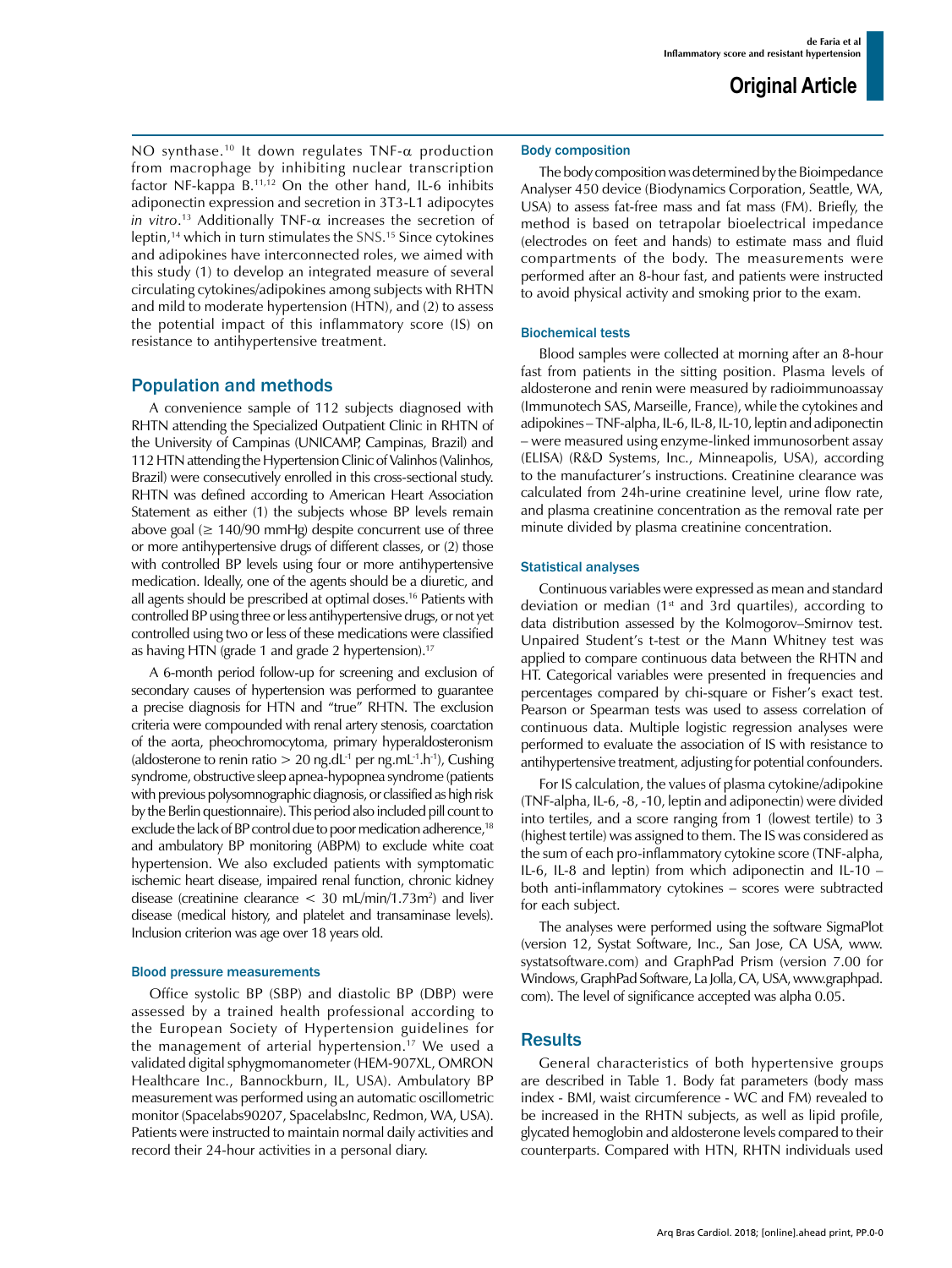**Table 1 – Clinical and biochemical characteristics of patients with mild-to-moderate hypertension (HTN) and patients with resistant hypertension (RHTN)**

|                                           | $HTN (n = 112)$   | $RHTN (n = 112)$    | p-value |
|-------------------------------------------|-------------------|---------------------|---------|
| Age (years)                               | $66 \pm 10$       | $58 \pm 10$         | < 0.001 |
| Female, n (%)                             | 63 (56)           | 78 (70)             | 0.27    |
| Black, n (%)                              | 13(12)            | 55 (49)             | < 0.001 |
| BMI (Kg/m <sup>2</sup> )                  | $27(25-31)$       | $31(27-35)$         | < 0.001 |
| WC (cm)                                   | $94 \pm 12$       | $101\pm14$          | 0.003   |
| FFM (Kg)                                  | 53 (46-62)        | 55 (49-64)          | 0.11    |
| FM (Kg)                                   | 20 (15-27)        | 26 (20-35)          | < 0.001 |
| Office SBP (mmHg)                         | 139 (131-149)     | 149 (134-163)       | < 0.001 |
| Office DBP (mmHq)                         | 82 (77-85)        | 85 (78-92)          | 0.03    |
| ABPM SBP (mmHg)                           | 126 (118-134)     | 130 (118-144)       | 0.03    |
| ABPM DBP (mmHg)                           | 75 (70-81)        | 75 (70-86)          | 0.22    |
| HR (bpm)                                  | 67 (61-75)        | 67 (58-75)          | 0.35    |
| Glucose (mg/dL)                           | 97 (90-107)       | 101 (90-126)        | 0.09    |
| HbA1C (%)                                 | $6.0(5.7-6.4)$    | $6.3(5.9-7.3)$      | 0.03    |
| Cholesterol (mg/dL)                       | 165 (136-187)     | 181 (150-209)       | 0.001   |
| LDL-c (mg/dL)                             | 88 (64-109)       | 97 (77-125)         | 0.004   |
| HDL-c (mg/dL)                             | 48 (41-56)        | 46 (38-54)          | 0.31    |
| Triglycerides (mg/dL)                     | 108 (80-150)      | 126 (93-185)        | 0.02    |
| Urea (mg/dL)                              | 34 (27-43)        | 35 (27-44)          | 0.52    |
| Creatinine (mg/dL)                        | $0.95(0.79-1.10)$ | $0.94(0.80 - 1.18)$ | 0.19    |
| Renin (pg/mL)                             | 29 (14-73)        | 25 (12-72)          | 0.39    |
| Aldosterone (pg/mL)                       | 68 (41-111)       | 92 (56-176)         | 0.006   |
| Creat. Clear (mL/min/1.73m <sup>2</sup> ) | 75 (58-93)        | 81 (61-97)          | 0.89    |

*Values are expressed as mean ± standard deviation or median (1st, 3rd quartiles), according to data distribution. BMI: body mass index; WC: waist circumference; FFM: fat-free mass; FM: fat mass; SBP: systolic blood pressure; DBP: diastolic blood pressure; ABPM: ambulatory blood pressure monitoring; HR: heart rate; HbA1C: glycated hemoglobin; LDL: low-density lipoprotein; HDL: high-density lipoprotein; Creat Clear: creatinine clearance.*

a greater number of antiplatelet drugs and almost all classes of antihypertensive agents, except for angiotensin II receptor blockers (ARBs). On the other hand, a greater number of HTN subjects were taking statins (Table 2).

IS was higher in the RHTN compared to HTN group [4  $(2-6)$  *vs.* 3  $(2-5)$ ;  $p = 0.02$ , respectively – Figure 1]. Curiously, IS positively correlated with BMI ( $r = 0.40$ ;  $p < 0.001$ ), WC  $(r = 0.30; p < 0.001)$  and FM  $(r = 0.31; p < 0.001)$  in all hypertensive subjects.

Finally, the independent logistic regression models revealed that IS was associated with the presence of RHTN (Odds ratio  $(OR) = 1.20$ ;  $p = 0.02$ ), independently of age, gender and race, although it was no longer significant after the adjustments for the body fat parameters studied (Table 3).

### **Discussion**

Our study revealed that the integrated measure of pro-inflammatory and anti-inflammatory cytokines/adipokines scores was associated with the occurrence of RHTN. The IS arises as a strong factor related to body fat parameters, suggesting the relevance of subclinical inflammation in obesity condition regardless of the hypertension degree.

Recent findings from our group have suggested that inflammatory process underlies the pathophysiology of RHTN and its related comorbidities like diabetes, obesity and metabolic syndrome. Altered levels of cytokines and adipokines, such as IL-10, IL-1 beta, adiponectin and leptin, were found in RHTN subjects compared to their controls.<sup>5,7,19</sup> Hyperleptinemia and hypoadiponectinemia were associated with the lack of BP control,  $5,19$  as well as target organ damage – arterial stiffness and microalbuminuria – in this high-risk population.6 Obese diabetic RHTN subjects showed lower levels of adiponectin combined with a greater autonomic dysfunction (characterized by a hyperactive sympathetic system and a hypoactive parasympathetic system) than non-diabetic patients.20

Recently, we have found a huge prevalence of metabolic syndrome in these RHTN subjects (73%), which may explain the high IS. Interestingly, the HTN group also showed a considerable prevalence of the syndrome  $(60\%)$ ,<sup>21</sup> which might justify the worsening of their score in our present study.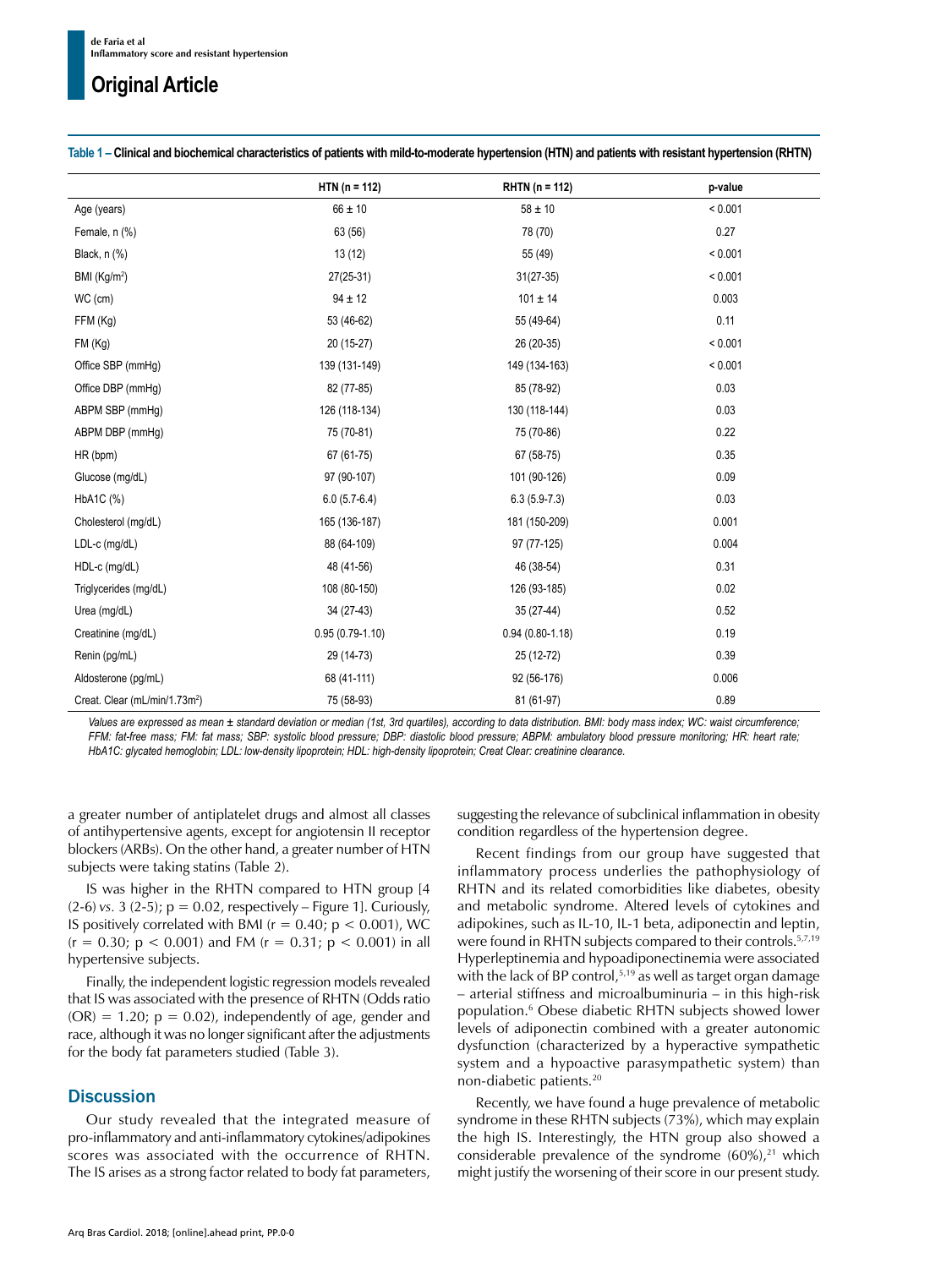|                               | $HTN (n = 112)$ | $RHTN (n = 112)$ | p-value |
|-------------------------------|-----------------|------------------|---------|
| Antihypertensive drugs        |                 |                  |         |
| Number of classes             | $2(2-3)$        | $4(4-5)$         | < 0.001 |
| Diuretics, n (%)              | 70 (63)         | 108 (96)         | 0.02    |
| ACEIs, $n$ $%$                | 20(18)          | 43 (38)          | 0.02    |
| ARBs, n (%)                   | 81 (72)         | 61(54)           | 0.01    |
| $CCBs$ , n $(\%)$             | 53 (47)         | 94 (84)          | < 0.001 |
| Beta-blockers, n (%)          | 14 (13)         | 79 (71)          | < 0.001 |
| Central a-agonists, n (%)     | 01(01)          | 31(28)           | < 0.001 |
| Statins, n (%)                | 84 (75)         | 60(54)           | 0.001   |
| Glucose-lowering drugs, n (%) | 42 (38)         | 57 (51)          | 0.06    |
| Antiplateletdrugs, n (%)      | 20(18)          | 65 (58)          | < 0.001 |

#### **Table 2 – Medications used by subjects with mild-to-moderate hypertension (HTN) and subjects with resistant hypertension (RHTN)**

*ACEIs: angiotensin-converting enzyme inhibitors; ARBs: angiotensin receptor blockers; CCBs: calcium channel blockers.*



Figure 1 – Inflammatory score calculated between subjects with mild-to-moderate hypertension (HTN) and resistant hypertension (RHTN) (3 [2-5] vs. 4 [2-6], p = 0.02, respectively). IS of each subject was the sum of each pro-inflammatory cytokine score (TNF-alpha, interleukins (IL) -6, -8, -10) from which the scores of anti-inflammatory *cytokines (adiponectin and IL-10) were subtracted; \*p < 0.05 vs. HTN*

In addition, the HTN group was older than the RHTN group, and hence an increased IS could be attributed to age.<sup>22</sup>

Experimental studies share similar findings of the role of inflammation on hypertension. Researchers have investigated changes in the systolic pressure of spontaneously hypertensive rats (SHR) treated with infliximab – a TNF-alpha-neutralizing agent.23 This study revealed cardiovascular benefits of inhibiting this cytokine in SHR with the reduction of both systolic BP and cardiac remodeling. The authors suggested a vasodilation dependent-mechanism in which the infliximab effect is able to induce the NO synthesis.<sup>23</sup> Interestingly, a recent study<sup>24</sup> described a new pathway of hypertension linked to an immune-inflammatory-oxidative stress cascade. Kirabo et al.24 demonstrated that an angiotensin II–infused mice model increased reactive oxygen species in dendritic cells releasing pro-inflammatory cytokines (IL-6, IL-1 beta, and IL-23), which in turn promoted T cell proliferation featuring a pro-inflammatory phenotype. Ultimately, these mechanisms led to hypertension, suggesting new potential targets to treat hypertension.<sup>24</sup> Our results revealed that the IS – already investigated in type 2 diabetes $25 -$  was able to address in a single measure a great variety of mechanistically aligned cytokines/adipokines, involved in the pathophysiology of RHTN. Therefore, this approach could enhance estimation of the relation between the low-grade inflammation and high-risk populations such as the obese subjects with RHTN studied in this work.

It is well recognized that obesity, characterized by chronic activation of the immune system and inflammatory pathways, is a critical factor contributing to IR and type 2 diabetes, both comorbidities quite often presented in subjects with RHTN. In this context, many studies have supported this relationship. Esposito et al.26 found that weight loss and lifestyle changes decreased vascular inflammatory markers, such as IL-6, IL-18, and C-reactive protein, whereas adiponectin levels increased significantly in obese women. Similar effects of reducing levels of TNF-alpha were found in response to these interventions.<sup>27</sup> Overweight and obesity have been suggested to cause microvascular dysfunction characterized by (1) impaired insulin sensitivity, (2) SNS activation and (3) increased vascular peripheral resistance. Along with this, changes in adipokines secretion leading to increased levels of free fatty acids and inflammatory mediators have also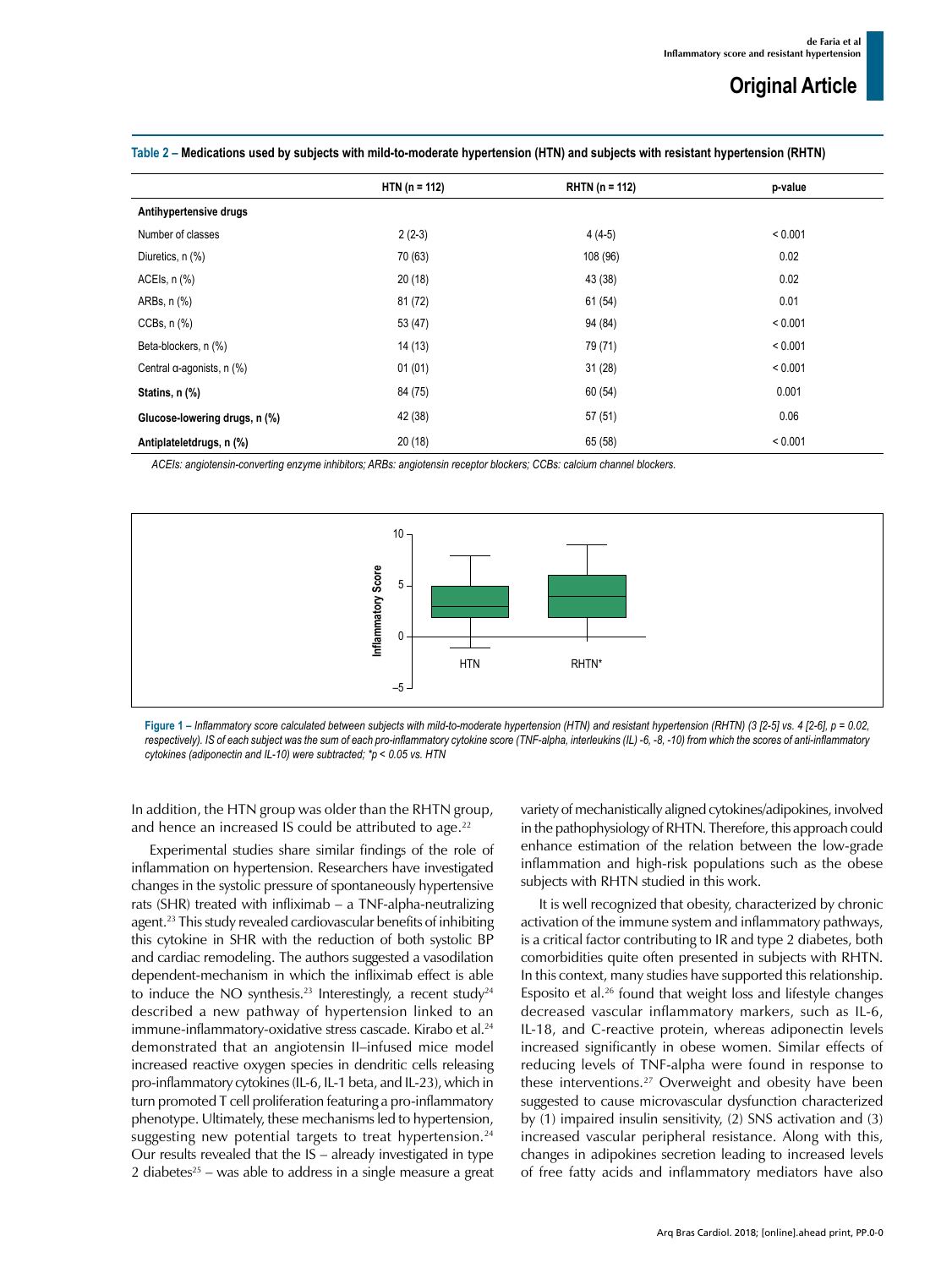|                          | OR (95%CI)          | p-value |
|--------------------------|---------------------|---------|
| Model 1                  |                     |         |
| IS                       | 1.20 (1.02-1.38)    | 0.02    |
| Model 2                  |                     |         |
| IS                       | 1.10 (0.92-1.28)    | 0.35    |
| BMI (Kg/m <sup>2</sup> ) | $1.12(1.05-1.20)$   | < 0.01  |
| Model 3                  |                     |         |
| IS                       | $0.97(0.80 - 1.18)$ | 0.73    |
| WC (cm)                  | $1.04(1.01-1.07)$   | 0.01    |
| Model 4                  |                     |         |
| IS                       | $1.00(0.84-1.19)$   | 0.96    |
| FM (Kg)                  | $1.08(1.04-1.13)$   | < 0.01  |

**Table 3 – Independent multiple logistic regressions to evaluate the association of the inflammatory score with the presence of resistant hypertension**

*All models were adjusted for age, gender and race. IS: inflammatory score; BMI: body mass index; WC: waist circumference; FM: fat mass.*

been suggested to be involved.28-30 Interestingly, impaired microvascular function in obese subjects was normalized one year after a gastric bypass surgery, and it was also associated with BP reduction.<sup>31</sup> Elevated levels of free fatty acids lead to endothelial dysfunction by reducing the production of NO, and increasing endothelin-1 vasoconstrictor tone and the release of pro-inflammatory cytokines $32$  – which is an early hypertensionrelated factor associated with future cardiovascular events.<sup>33,34</sup>

Our findings showed that the association of IS and RHTN was abolished when the influence of body fat parameters was considered. Moreover, the IS was no longer significant after exclusion of obese subjects from both groups (data not shown). Our proposed score revealed its high dependence on obesity in the RHTN population, although this is expected since it is well-known these subjects are predominantly obese/ overweight, as we found in our study – prevalence of 88%. Accordingly, the IS may reflect the inflammatory process underlying RHTN in an obesity-dependent manner, with the potential to be a clinical prognosis tool providing cardiovascular risk stratification in these obese subjects. On the other hand, we recognized that the design of this study is not sufficient to infer a temporal or cause-effect relationships. We also suggest that once obesity is established and hypertension is manifested, high BP may also contribute to further activation of inflammatory process. Thus, a vicious circle is created with both conditions – hypertension and obesity – that reinforces each other through inflammatory pathways.

Pharmacological or non-pharmacological treatments may affect inflammatory cytokines/adipokines. Studies have indicated that simvastatin reduces plasma levels of TNF-alpha and IL-6.35,36 Antihypertensive drugs such as candesartan,<sup>37</sup> enalapril,<sup>38</sup> and mineralocorticoid receptor antagonist have also been shown to reverse proinflammatory cytokines.<sup>39</sup> Indeed, exercise and lifestyle modification reduced IL-8 levels in subjects with the metabolic syndrome,<sup>40</sup> while significantly increased adiponectin levels in obese patients.26 Nevertheless, although these potential sources of variability may be present, they probably did not affect our findings since RHTN subjects had a high IS even though they used a greater number of antihypertensive agents. The use of individualized care also justifies the lack of standard therapy, and due to ethical issues, our subjects could not be assessed withdrawing the drugs. Finally, in a perspective of therapy approach, anti-inflammatory drugs or anticytokine molecules targeting the immune system, such as minocycline, can be attractive and of great interest in clinical setting to treat hypertension and prevent its cardiovascular complications, as supported by previous works.<sup>41-43</sup>

Some limitations should be mentioned. Since the population studied in this study is a convenience sample, with no sample size calculation, we recognize that our findings may not reflect the characteristics of the general population. Bias may also be present by comparing populations from different centers. It is worth mentioning that inflammatory process is quite complex and to measure its mediators is even more challenging since (i) it presents high costs, (ii) is still unavailable in clinical practice, and (iii) cutoff values may have heterogeneous profiles, which make the reproducibility more difficult. Even though, testing specificity and sensitivity in different populations are mandatory in order to guarantee a reliable score. Finally, this proposed score may change if the number of pro-inflammatory cytokines and/ or anti-inflammatory cytokines changes.

## **Conclusion**

In conclusion, our findings suggest that the IS, addressing many circulating cytokines/adipokines, may provide clinically important information to complement cardiovascular risk stratification in obese RHTN subjects. Moreover, our proposed score seems to be highly dependent on obesity-related hypertension. It is necessary to validate this score in larger populations in order to allow its use safely in clinical practice.

## Author contributions

Conception and design of the research and writing of the manuscript: de Faria AP; acquisition of data: de Faria AP, Ritter AMV; analysis and interpretation of the data and critical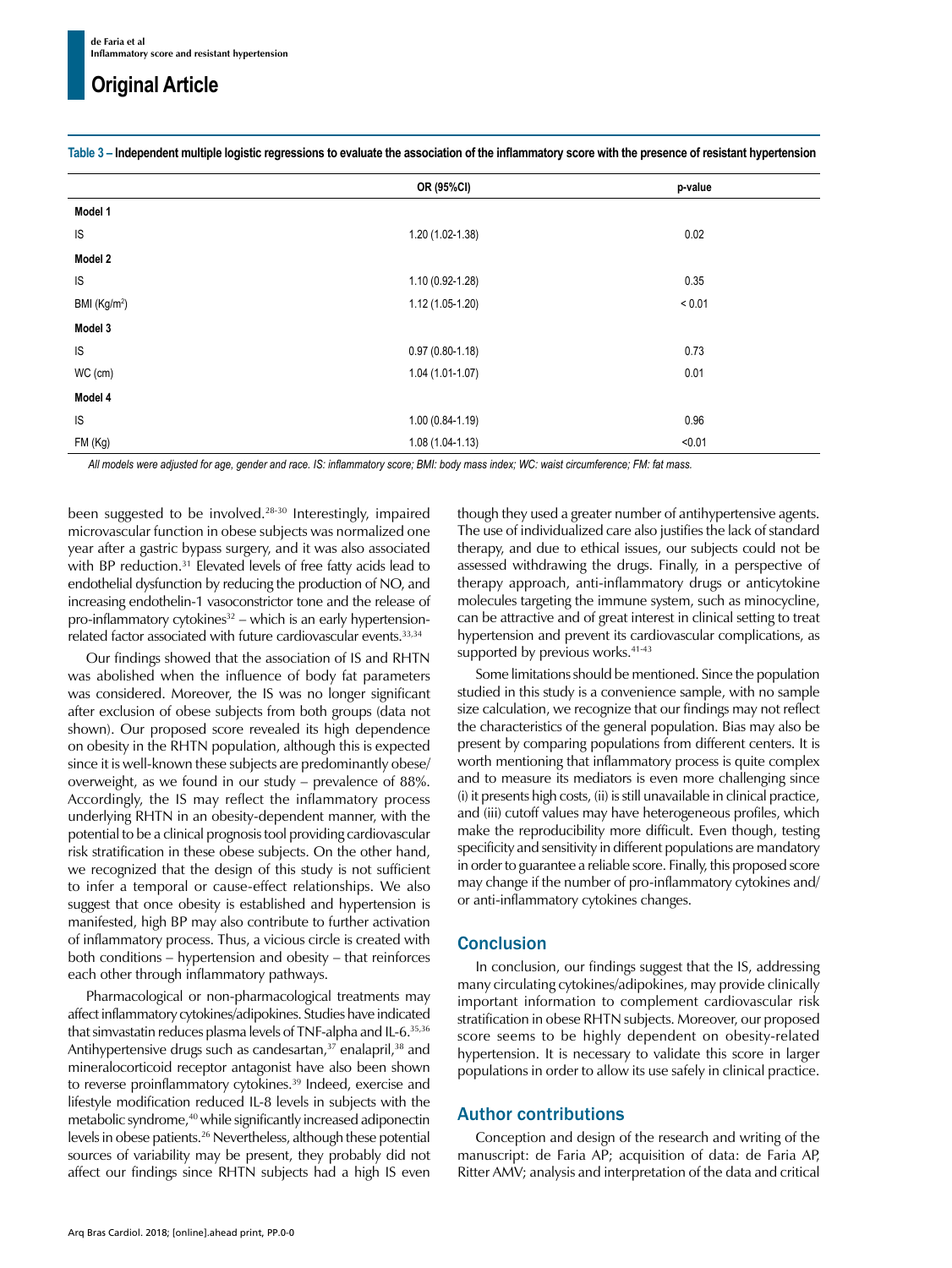revision of the manuscript for intellectual content: de Faria AP, Ritter AMV, Gasparetti CS, Corrêa NB, Brunelli V, Almeida A, Pires NF, Modolo R, Moreno Junior H; statistical analysis: de Faria AP, Modolo R; obtaining funding: de Faria AP, Ritter AMV, Moreno Junior H.

## **Potential Conflict of Interest**

No potential conflict of interest relevant to this article was reported.

## **Sources of Funding**

This study was supported by the São Paulo Research Foundation (FAPESP), the National Council for Scientific and Technological Development (CNPq); and Coordination for the

# References

- 1. Lyon CJ, Law RE, Hsueh WA. Minireview: adiposity, inflammation, and atherogenesis*.* Endocrinology. 2003;144(6):2195-200.
- Aroor AR, McKarns S, Demarco VG, Jia G, Sowers JR. Maladaptive immune and inflammatory pathways lead to cardiovascular insulin resistance. Metabolism. 2013;62(11):1543-52.
- 3. Briones AM, Aras-López R, Alonso MJ, Salaices M. Small artery remodeling in obesity and insulin resistance. Curr Vasc Pharmacol. 2014;12(3):427-37.
- 4. Hall ME, do Carmo JM, da Silva AA, Juncos LA, Wang Z, Hall JE. Obesity, hypertension, and chronic kidney disease*.* Int J Nephrol Renovasc Dis. 2014 Feb 18;7:75-88.
- 5. de Faria AP, Demacq C, Figueiredo VN, Moraes CH, Santos RC, Sabbatini AR, et al. Hypoadiponectinemia and aldosterone excess are associated with lack of blood pressure control in subjects with resistant hypertension*.* Hypertens Res. 2013;36(12):1067-72.
- 6. Sabbatini AR, Faria AP, Barbaro NR, Gordo WM, Modolo RG, Pinho C, et al. Deregulation of adipokines related to target organ damage on resistant hypertension*.* J Hum Hypertens. 2014;28(6):388-92.
- 7. Barbaro NR, Fontana V, Modolo R, De Faria AP, Sabbatini AR, Fonseca FH, et al. Increased arterial stiffness in resistant hypertension is associated with inflammatory biomarkers. Blood Press. 2015;24(1):7-13.
- 8. Cortez AF, Muxfeldt ES, Cardoso CR, Salles GF. Prognostic value of C-reactive protein in resistant hypertension*.* Am J Hypertens. 2016;29(8):992-1000.
- Salles GF, Fiszman R, Cardoso CR, Muxfeldt ES. Relation of left ventricular hypertrophy with systemic inflammation and endothelial damage in resistant hypertension*.* Hypertension. 2007;50(4):723-8.
- 10. Chen H, Montagnani M, Funahashi T, Shimomura I, Quon MJ. Adiponectin stimulates production of nitric oxide in vascular endothelial cells*.* J Biol Chem. 2003;278(45):45021-6.
- 11. Ouchi N, Kihara S, Arita Y, Maeda K, Kuriyama H, Okamoto Y, et al. Novel modulator for endothelial adhesion molecules: adipocyte-derived plasma protein adiponectin. Circulation. 1999;100(25):2473-6.
- 12. Ouchi N, Kihara S, Arita Y, Okamoto Y, Maeda K, Kuriyama H, et al. Adiponectin, an adipocyte-derived plasma protein, inhibits endothelial NF-kappaB signaling through a cAMP-dependent pathway*.* Circulation. 2000;102(11):1296-301.
- 13. Fasshauer M, Kralisch S, Klier M, Lossner U, Bluher M, Klein J, et al. Adiponectin gene expression and secretion is inhibited by interleukin-6 in 3T3-L1 adipocytes. Biochem Biophys Res Commun. 2003;301(4):1045-50.

Improvement of Higher Education Personnel (CAPES), Brazil.

## **Study Association**

This study is not associated with any thesis or dissertation work.

## **Ethics approval and consent to participate**

This study was approved by the Ethics Committee of the Faculdade de Ciências Médicas da Universidade Estadual de Campinas under the protocol number 188.161/2013; CAAE: 11189712.8.0000.5404. All the procedures in this study were in accordance with the 1975 Helsinki Declaration, updated in 2013. Informed consent was obtained from all participants included in the study.

- 14. Grunfeld C, Zhao C, Fuller J, Pollack A, Moser A, Friedman J, et al. Endotoxin and cytokines induce expression of leptin, the ob gene product, in hamsters. J Clin Invest. 1996;97(9):2152-7.
- 15. Machleidt F, Simon P, Krapalis AF, Hallschmid M, Lehnert H, Sayk F. Experimental hyperleptinemia acutely increases vasoconstrictory sympathetic nerve activity in healthy humans. J Clin Endocrinol Metab. 2013;98(3):E491-6.
- 16. Calhoun DA, Jones D, Textor S, Goff DC, Murphy TP, Toto RD, et al. Resistant hypertension: diagnosis, evaluation, and treatment. A scientific statement from the American Heart Association Professional Education Committee of the Council for High Blood Pressure Research. Hypertension. 2008;51(6):1403-19.
- 17. Mancia G, Fagard R, Narkiewicz K, Redon J, Zanchetti A, Böhm M, et al. 2013 ESH/ESC guidelines for the management of arterial hypertension: the Task Force for the Management of Arterial Hypertension of the European Society of Hypertension (ESH) and of the European Society of Cardiology (ESC). Eur Heart J. 2013;34(28):2159-219.
- 18. de Souza WA, Sabha M, de Faveri Favero F, Bergsten-Mendes G, Yugar-Toledo JC, Moreno H. Intensive monitoring of adherence to treatment helps to identify "true" resistant hypertension. J Clin Hypertens (Greenwich). 2009;11(4):183-91.
- 19. de Haro Moraes C, Figueiredo VN, de Faria AP, Barbaro NR, Sabbatini AR, Quinaglia T, et al. High-circulating leptin levels are associated with increased blood pressure in uncontrolled resistant hypertension. J Hum Hypertens. 2013;27(4):225-30.
- 20. Boer-Martins L, Figueiredo VN, Demacq C, Martins LC, Consolin-Colombo F, Figueiredo MJ, et al. Relationship of autonomic imbalance and circadian disruption with obesity and type 2 diabetes in resistant hypertensive patients. Cardiovasc Diabetol. 2011 Mar 22;10:24.
- 21. Catharina AS, Modolo R, Ritter AMV, Sabbatini AR, Lopes HF, Moreno Junior H, Faria AP. Metabolic Syndrome-Related Features in Controlled and Resistant Hypertensive Subjects. Arq Bras Cardiol. 2018 Jun;110(6):514-521.
- 22. Enkhmaa B, Anuurad E, Zhang W, Kim K, Berglund L. Diverging trajectory patterns of systemic versus vascular inflammation over age in healthy Caucasians and African-Americans*.* Atherosclerosis. 2015;239(2):509-15.
- 23. Filho AG, Kinote A, Pereira DJ, Rennó A, dos Santos RC, Ferreira-Melo SE, et al. Infliximab prevents increased systolic blood pressure and upregulates the AKT/eNOS pathway in the aorta of spontaneously hypertensive rats. Eur J Pharmacol. 2013;700(1-3):201-9.
- 24. Kirabo A, Fontana V, de Faria AP, Loperena R, Galindo CL, Wu J, et al. DC isoketal-modified proteins activate T cells and promote hypertension. J Clin Invest. 2014;124(10):4642-56.